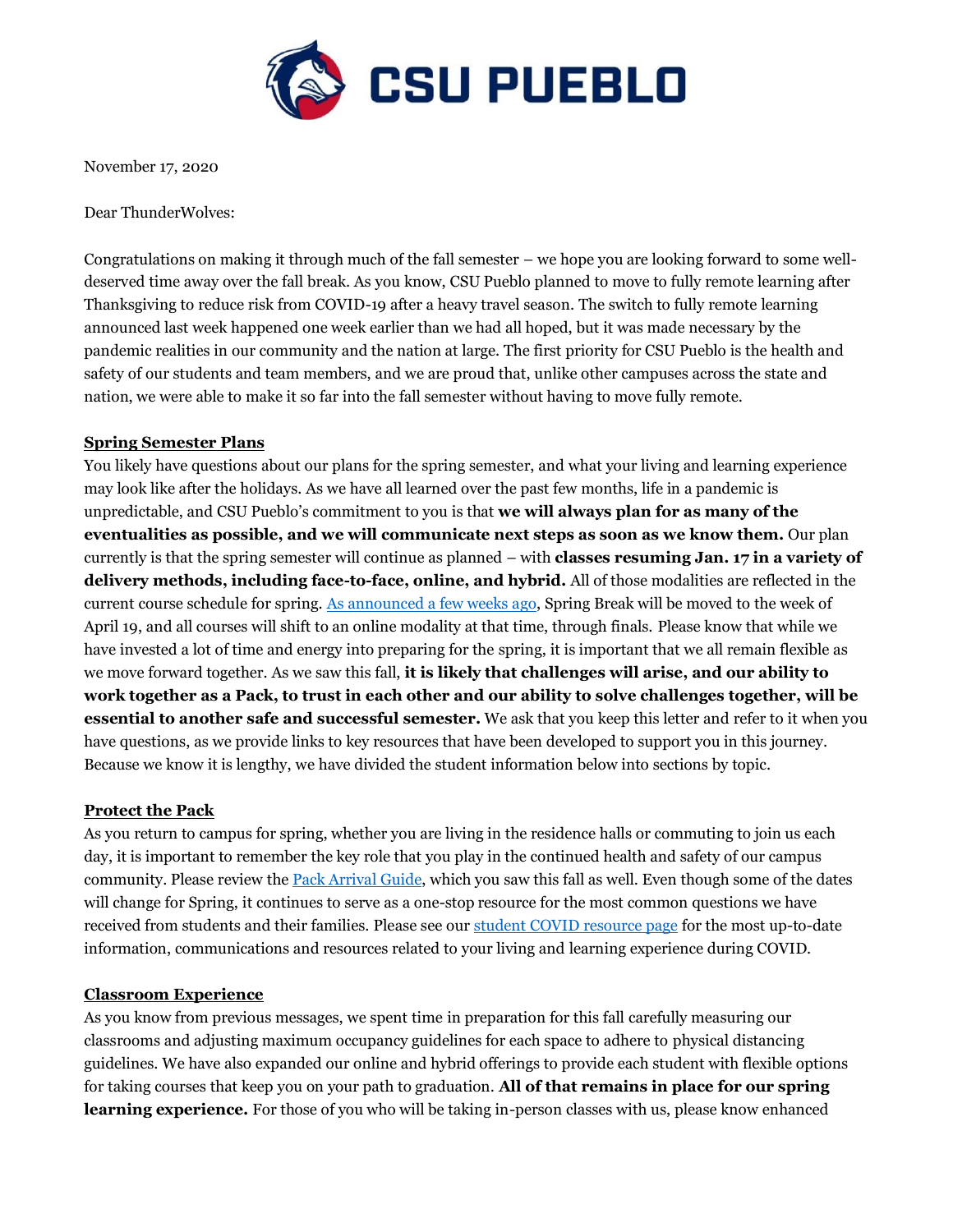cleaning protocols are also in place. You and your classmates, along with professors, will wear masks at all times in the classroom. Additional information about classroom expectations and enforcement of safety protocols and other conduct-related concerns can be found on the **Campus Services** page of the [Arrival Guide.](https://www.csupueblo.edu/coronavirus/_doc/student-affairs-return-to-campus-guide.pdf)

# **Tutoring Support**

You will have access to all university tutoring services for the entire spring semester. All tutoring centers at CSU Pueblo will continue utilizing WC Online, a state of the art program, to streamline their tutoring support services. This fall was the first time we used the WC Online platform, and we continue to refine the services available to you based on feedback we received this semester. WC Online allows students to easily navigate and schedule tutoring support, with opportunities available for safe face-to-face tutoring on campus, as well as online synchronous and asynchronous support. Learn more about it [from this video.](https://youtu.be/NFtYh1W6Nx8)

#### **Lessons from the Fall**

We are also moving to quickly address opportunities for improvement that you helped us identify this semester. Results from a student survey showed us key areas of concern for you as you continue to successfully pursue your education in the midst of this pandemic. [This video](https://www.youtube.com/watch?v=NnCj3cr4xQE&feature=youtu.be) from our student government president an[d this link](https://learn-us-east-1-prod-fleet01-xythos.s3.amazonaws.com/5f23c2fe6fb45/1852648?response-cache-control=private%2C%20max-age%3D21600&response-content-disposition=inline%3B%20filename%2A%3DUTF-8%27%2720201030-csupueblo-learning-resources-results.pdf&response-content-type=application%2Fpdf&X-Amz-Algorithm=AWS4-HMAC-SHA256&X-Amz-Date=20201116T150000Z&X-Amz-SignedHeaders=host&X-Amz-Expires=21600&X-Amz-Credential=AKIAZH6WM4PL5SJBSTP6%2F20201116%2Fus-east-1%2Fs3%2Faws4_request&X-Amz-Signature=8b8aa066c806e128296989f169ddc96ad0aeffeafcf13c4e7c1ec8df57614db9) explain more about the survey and our follow-up actions related to online learning, support, and technology access. As the realities of life in a pandemic change, what is most important is that we continue to learn from each other about adjustments needed to ensure your success as CSU Pueblo students.

## **Co-curricular Experience**

The classroom experience is an essential part of your CSU Pueblo student experience, and so are all the rest of the experiences you take part in as a member of our ThunderWolf community. It is important that you know our teams are committed to offering all of our students, whether you are fully in-person, fully remote, or taking a mix of courses, access to the services and opportunities you expect from a college experience. That means both inperson and virtual student life experiences. We invite you to stay informed about events throughout the year by following **@MyCSUPueblo** on Facebook and **@mycsupueblo** on Instagram for event updates and information. Our Student Recreation Center will be open for in-person student use as public health guidelines allow, but even when the facility is closed, the SRC team hosts virtual events and fitness classes, both [live and on-demand.](https://www.csupueblo.edu/thunderwolf-recreation/fitness-and-well-being/group-fitness.html)

#### **Living on Campus**

Residence Life and Housing (RLH) has undertaken significant preparations for students who will be living on campus for the spring semester. Details about the extensive precautions RLH has undertaken, and the assistance we need from our students to keep the housing community safe, can be found in the **Living on Campus** section of th[e Arrival Guide.](https://www.csupueblo.edu/coronavirus/_doc/student-affairs-return-to-campus-guide.pdf) The web site also contains special information about [billing term dates for the spring,](https://www.csupueblo.edu/residence-life-and-housing/moving-on-campus/room-information.html) which allow us to offer flexibility in the cost of housing for students, depending on whether they need to remain on campus after April 18. Additional information can be found on the [RLH web page.](https://www.csupueblo.edu/residence-life-and-housing/index.html)

#### **End of the Semester**

As shared previously, **the last day of in-person instruction will take place April 16**. Students will not return to campus for classes once they depart for Spring Break, and all final exams will be completed remotely. CSU Pueblo hopes to be able to offer an in-person commencement option in May, but will make a final decision in early February, based on public health guidance and the state of the pandemic at that time.